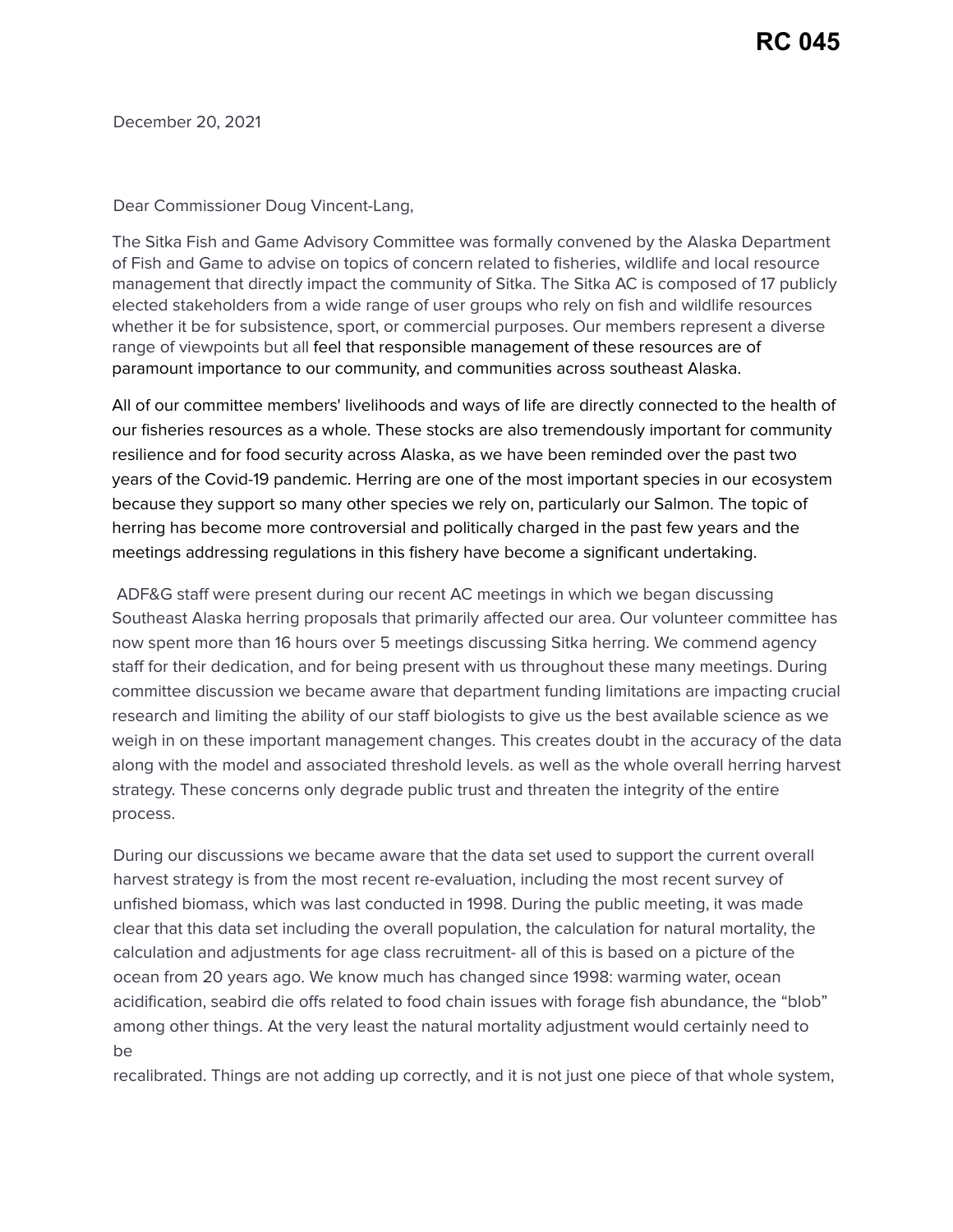as presented in a few proposals, that needs adjusting. The whole overall herring harvest strategy needs to be recalibrated to reflect the current state of the ecosystem and to make adjustments for the changes in ocean conditions that have been occurring over the past 20 years.

Without additional funding to the department to do this major survey and enough staff to properly support the required work, these adjustments cannot be made and we cannot know for sure if we are currently on point with the management of this resource. Without supporting this work how can we as an advisory committee, and you as responsible party for proper management of the state fisheries resources, defend this fishery on the basis of science based management if our data is decades old and outdated?

The herring that cycle through Sitka Sound and the surrounding waters are vital to the health of this area, our community, and many other communities across southeast Alaska. Herring are an invaluable forage fish and subsistence resource. They also support a longstanding commercial fishery. In order for herring populations to stay sustainable we need ongoing, up to date research. Users and advocates need to be confident that ADF&G has the quality data they need to make these crucial decisions that directly impact our community and our way of life.

Therefore Sitka Fish and Game Advisory Committee is making the following request for additional funding to be given to the ADF&G Commercial Fisheries Division and be directed specifically to Southeast Region Herring management to help address local concerns and support sustainable herring management.

1. Funding for a major survey to acquire a current population estimate of unfished biomass of herring and a revaluation of the whole overall "Herring harvest strategy" including natural mortality, age class recruitment, an assessment of the model, and of the current thresholds. This reevaluation will also help address whether current management is as spot on, or if some things need to be adjusted.

2. Long-term funding for a Biometrician III that can finish developing a Bayesian statistical catch at age model. And any additional staff support needed to accomplish this work.

## The Bayesian model will

- 1. Be used for conducting annual stock assessments to forecast Sitka herring biomass, upon which the guideline harvest level will be based.
- 2. Be used to re-evaluate the estimate of unfished biomass, which provides the basis for determining the Sitka harvest threshold. The current estimate is based on data from the 1970's to mid 1990's.
- 3. Provide the operating model which can be used as part of a re-evaluation of the harvest rate strategy.